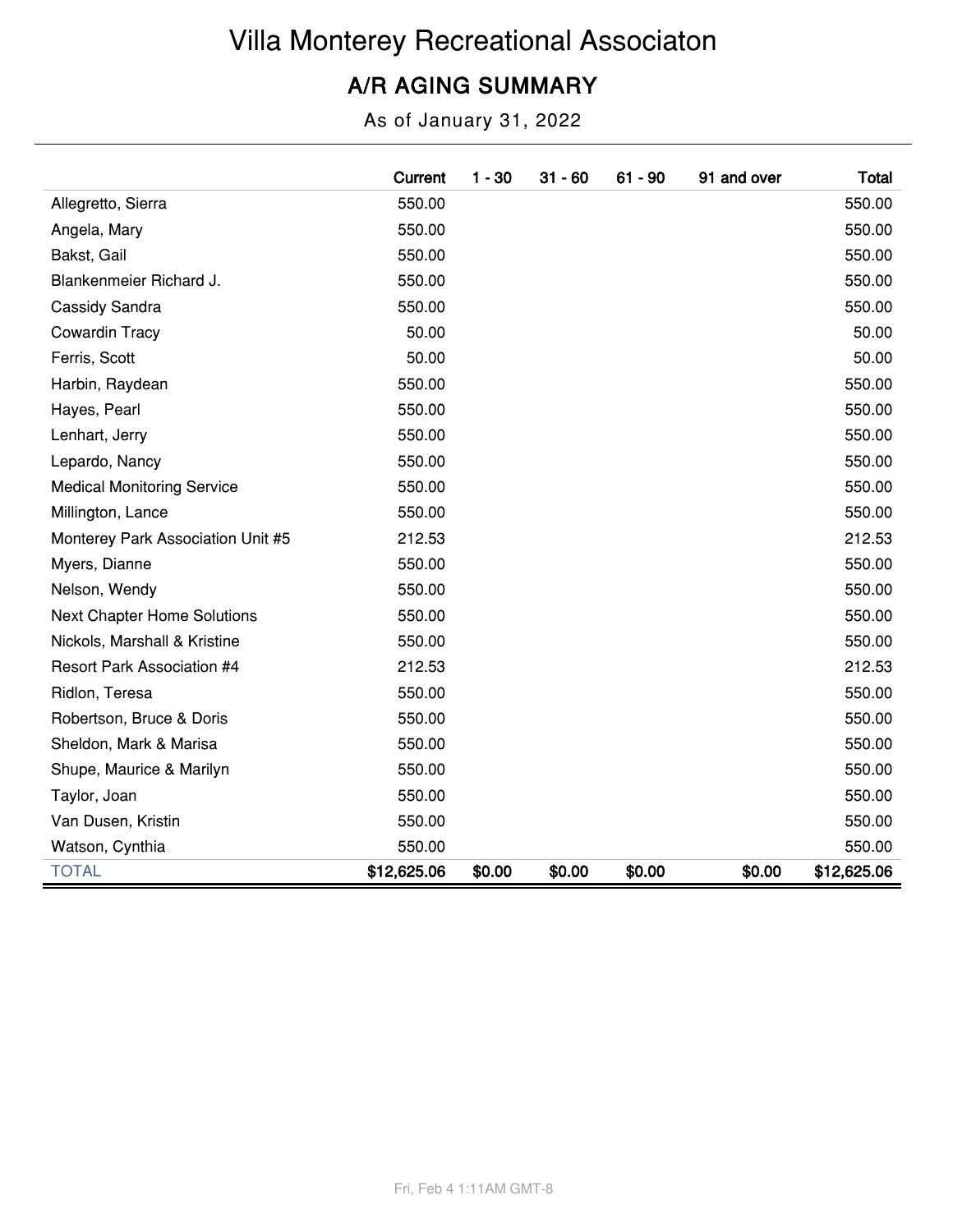#### BALANCE SHEET

As of January 31, 2022

|                                     | <b>Total</b> |
|-------------------------------------|--------------|
| <b>ASSETS</b>                       |              |
| <b>Current Assets</b>               |              |
| <b>Bank Accounts</b>                |              |
| <b>Bank</b>                         |              |
| Bank of America/Checking            | 74,532.71    |
| <b>Reserve Savings</b>              | 54,037.74    |
| <b>Total Bank</b>                   | 128,570.45   |
| <b>Total Bank Accounts</b>          | 128,570.45   |
| <b>Total Current Assets</b>         | 128,570.45   |
| <b>TOTAL ASSETS</b>                 | \$128,570.45 |
| <b>LIABILITIES AND EQUITY</b>       |              |
| <b>Liabilities</b>                  |              |
| <b>Total Liabilities</b>            |              |
| <b>Equity</b>                       |              |
| <b>Board Designated Funds</b>       | 54,037.74    |
| <b>Unrestricted Net Assets</b>      | 20,294.69    |
| Net Income                          | 54,238.02    |
| <b>Total Equity</b>                 | 128,570.45   |
| <b>TOTAL LIABILITIES AND EQUITY</b> | \$128,570.45 |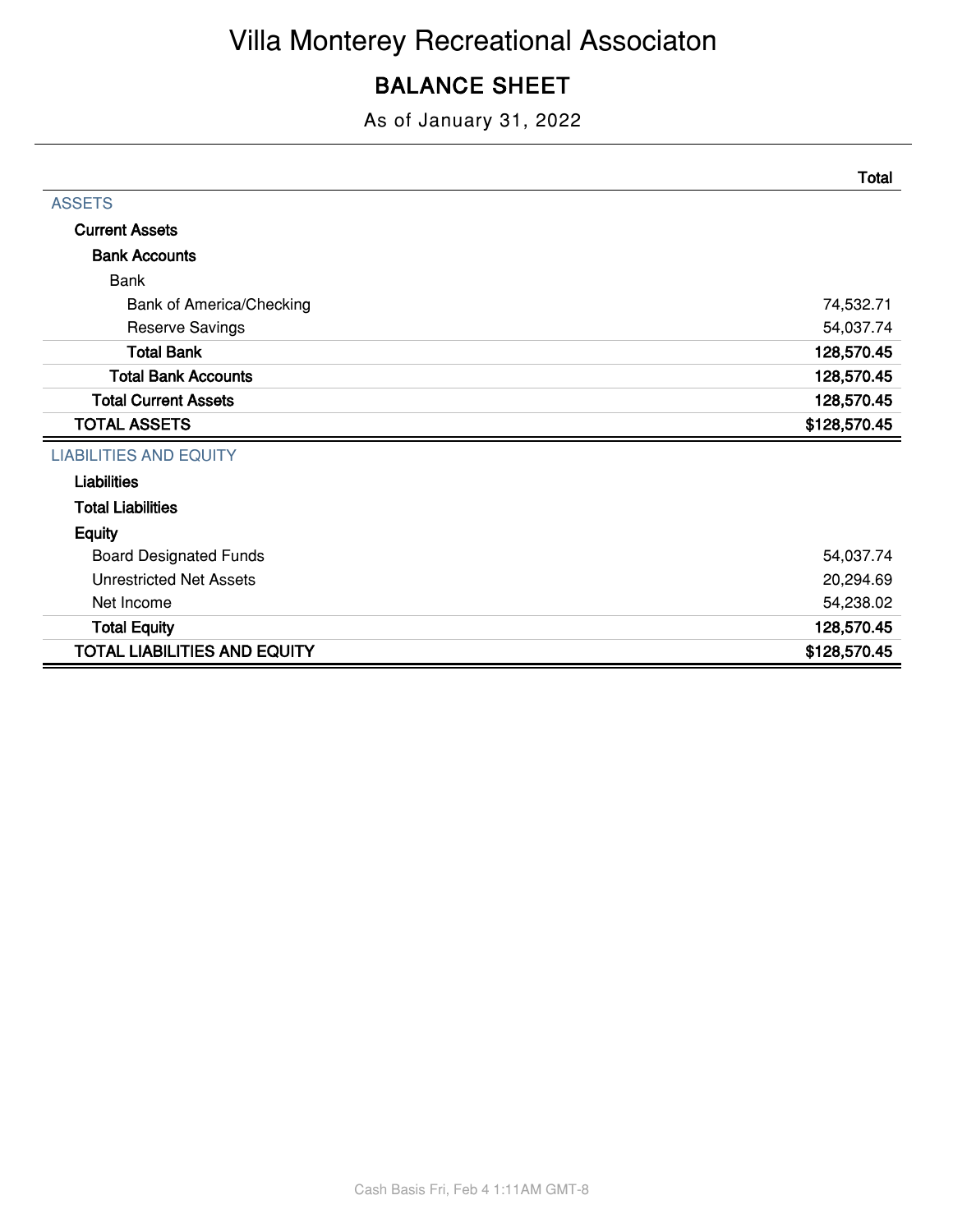# Villa Monterey Recreational Associaton

### PROFIT AND LOSS

January 2022

|                                       | Operating | Reserve | <b>TOTAL</b> |
|---------------------------------------|-----------|---------|--------------|
| <b>INCOME</b>                         |           |         |              |
| Income                                |           |         | 0.00         |
| <b>Assn Dues</b>                      | 62,600.00 |         | 62,600.00    |
| <b>Total Income</b>                   | 62,600.00 |         | 62,600.00    |
| <b>Total Income</b>                   | 62,600.00 | 0.00    | 62,600.00    |
| <b>GROSS PROFIT</b>                   | 62,600.00 | 0.00    | 62,600.00    |
| <b>EXPENSES</b>                       |           |         |              |
| Administration                        |           |         | 0.00         |
| Accountant                            | 225.00    |         | 225.00       |
| <b>Bank Charges</b>                   | (0.50)    |         | (0.50)       |
| Postage                               | 61.90     |         | 61.90        |
| Supplies                              | 241.91    |         | 241.91       |
| <b>Total Administration</b>           | 528.31    |         | 528.31       |
| Com Area, Bld, Lndscp                 |           |         | 0.00         |
| Service                               | 1,454.00  |         | 1,454.00     |
| <b>Total Com Area, Bld, Lndscp</b>    | 1,454.00  |         | 1,454.00     |
| Maintenance                           |           |         | 0.00         |
| Janitorial                            | 250.00    |         | 250.00       |
| Pest Control                          | 45.00     |         | 45.00        |
| <b>Total Maintenance</b>              | 295.00    |         | 295.00       |
| Pool & Spa                            |           |         | 0.00         |
| Permits                               | 495.00    |         | 495.00       |
| Repairs & Replacements                |           | 675.00  | 675.00       |
| Service                               | 763.50    |         | 763.50       |
| <b>Total Pool &amp; Spa</b>           | 1,258.50  | 675.00  | 1,933.50     |
| <b>Shared Entrance Expense</b>        |           |         | 0.00         |
| Landscape & Fountain                  | 1,617.00  |         | 1,617.00     |
| Service                               | 150.11    |         | 150.11       |
| <b>Total Landscape &amp; Fountain</b> | 1,767.11  |         | 1,767.11     |
| <b>Utilities</b>                      | 116.16    |         | 116.16       |
| Water                                 | 301.36    |         | 301.36       |
| <b>Total Utilities</b>                | 417.52    |         | 417.52       |
| <b>Total Shared Entrance Expense</b>  | 2,184.63  |         | 2,184.63     |
| <b>Utilities</b>                      |           |         | 0.00         |
| Electric                              | 497.12    |         | 497.12       |
| Gas (Pool & Spa)                      | 1,444.52  |         | 1,444.52     |
| Telephone/Internet                    | 115.83    |         | 115.83       |
| Water/Ramada/Pool                     | 484.30    |         | 484.30       |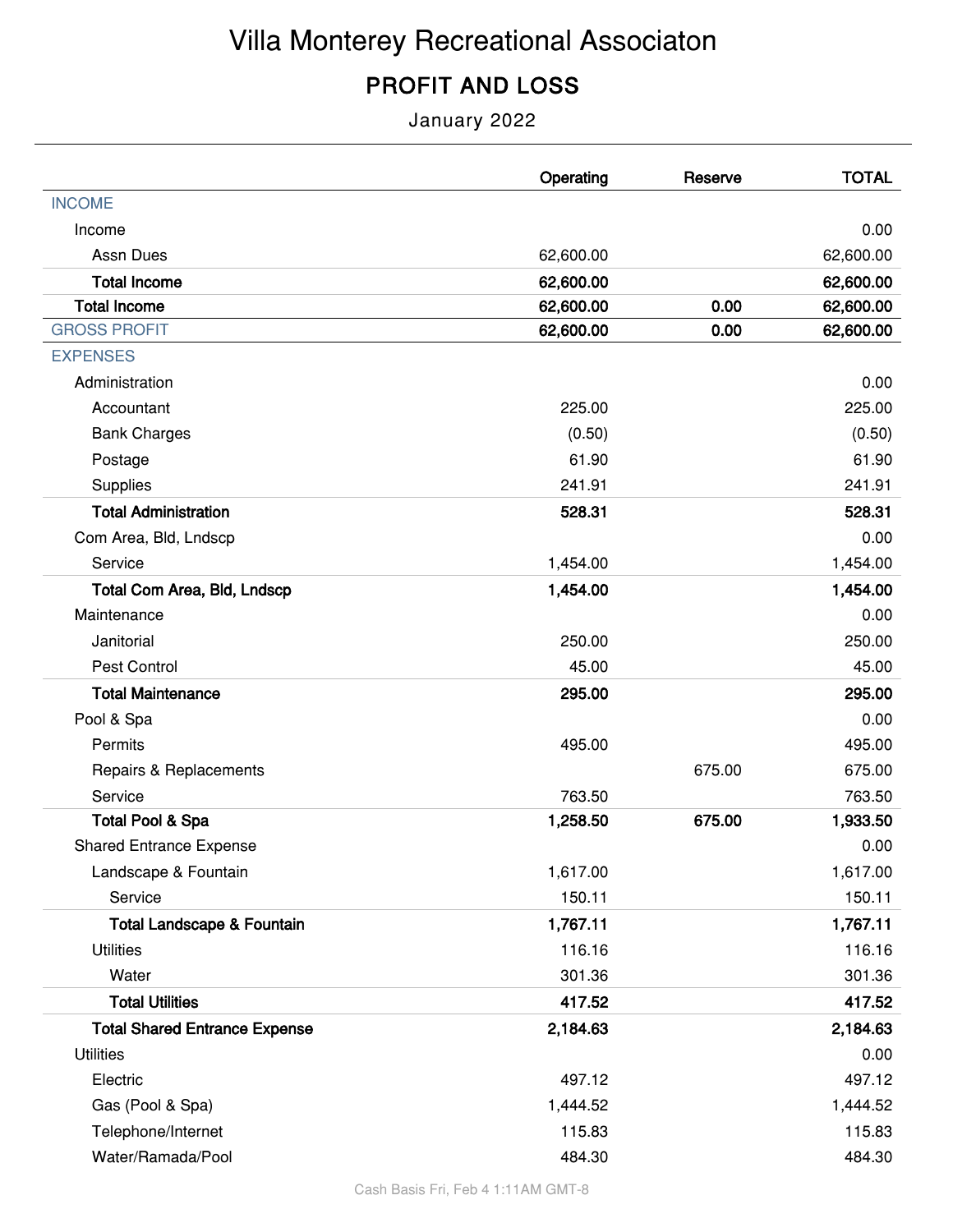|                                      | Operating   | Reserve     | <b>TOTAL</b> |
|--------------------------------------|-------------|-------------|--------------|
| Water/Triangle                       | 46.93       |             | 46.93        |
| <b>Total Utilities</b>               | 2,588.70    |             | 2,588.70     |
| <b>Total Expenses</b>                | 8,309.14    | 675.00      | 8,984.14     |
| <b>NET OPERATING INCOME</b>          | 54,290.86   | (675.00)    | 53,615.86    |
| <b>OTHER INCOME</b>                  |             |             |              |
| Interest                             |             | 0.46        | 0.46         |
| <b>Shared Expense Reimbursements</b> | 621.70      |             | 621.70       |
| <b>Total Other Income</b>            | 621.70      | 0.46        | 622.16       |
| <b>NET OTHER INCOME</b>              | 621.70      | 0.46        | 622.16       |
| <b>NET INCOME</b>                    | \$54,912.56 | \$ (674.54) | \$54,238.02  |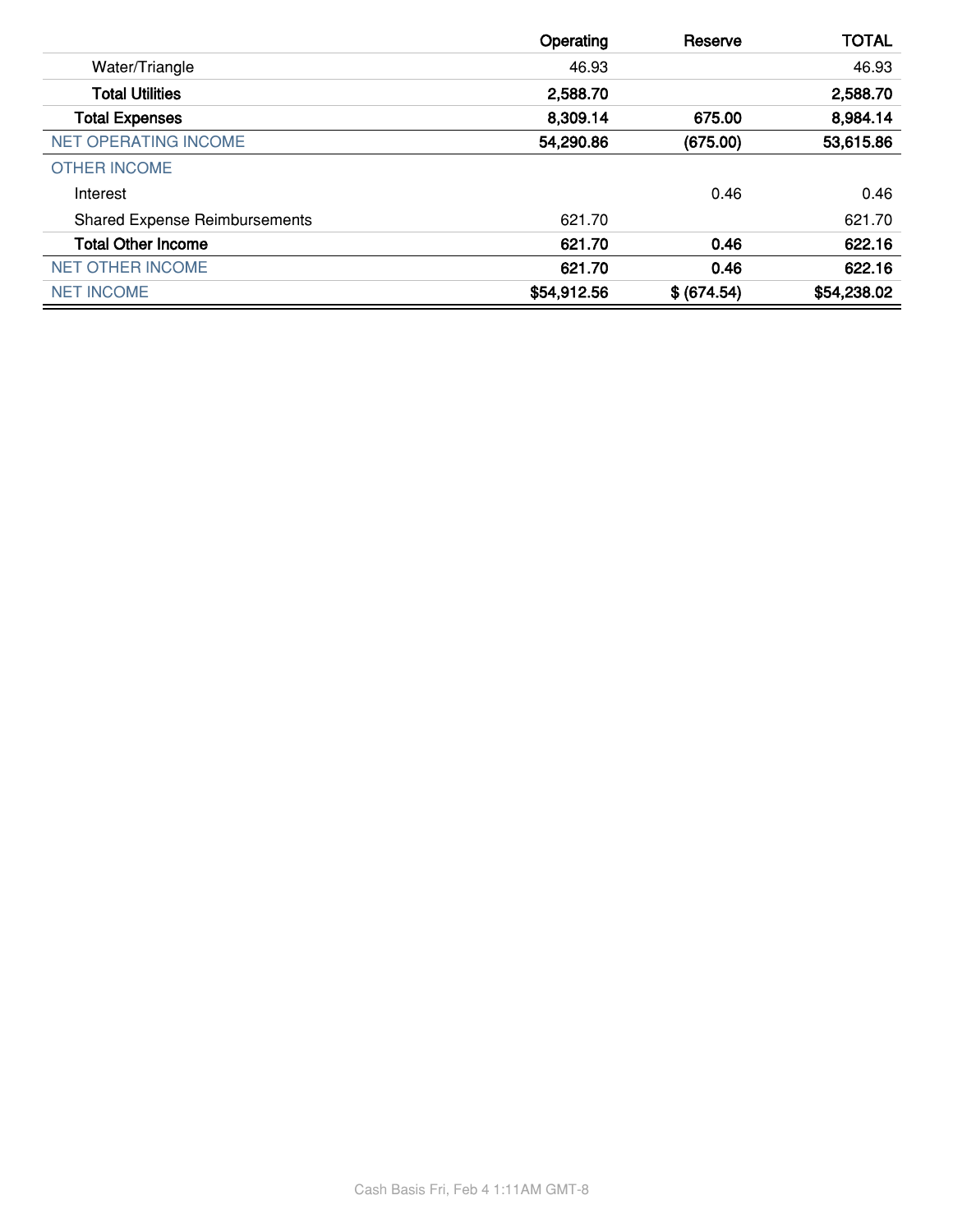# Villa Monterey Recreational Associaton

### PROFIT AND LOSS DETAIL

January 2022

| Date                            | Name                           | Amount |
|---------------------------------|--------------------------------|--------|
| <b>Ordinary Income/Expenses</b> |                                |        |
| Income                          |                                |        |
| Income                          |                                |        |
| <b>Assn Dues</b>                |                                |        |
| 01/01/2022                      | William & Maureen Perry        | 500.00 |
| 01/03/2022                      | Eaton Beverly T.               | 550.00 |
| 01/03/2022                      | Wiegand, Bonnie                | 550.00 |
| 01/03/2022                      | Siegfried, William & Jaynellen | 550.00 |
| 01/03/2022                      | Cockerham, Jeff                | 550.00 |
| 01/03/2022                      | Copeland, Barbara              | 550.00 |
| 01/03/2022                      | Hoffmann, William & Lindis     | 550.00 |
| 01/03/2022                      | McCloskey, Frances             | 550.00 |
| 01/03/2022                      | Cooley Gerald & Portia         | 550.00 |
| 01/03/2022                      | DeCosta, Alexander             | 550.00 |
| 01/03/2022                      | Nugent, Jean                   | 550.00 |
| 01/03/2022                      | Schumar, Michael & Ashley      | 550.00 |
| 01/03/2022                      | Hathaway, Barbara              | 550.00 |
| 01/03/2022                      | Milmoe, William H.             | 550.00 |
| 01/03/2022                      | Dollard, Robert & Linnea       | 550.00 |
| 01/03/2022                      | Beamer, Donna                  | 550.00 |
| 01/03/2022                      | Posa, Craig & Ann              | 550.00 |
| 01/03/2022                      | <b>Bobrov Boris</b>            | 550.00 |
| 01/03/2022                      | Jocelyn Alsdorf & John Young   | 550.00 |
| 01/03/2022                      | Swann, Georgina                | 550.00 |
| 01/03/2022                      | Wickersham, Teresa             | 550.00 |
| 01/03/2022                      | Marshall, William              | 550.00 |
| 01/03/2022                      | Aughenbaugh, Marianne          | 550.00 |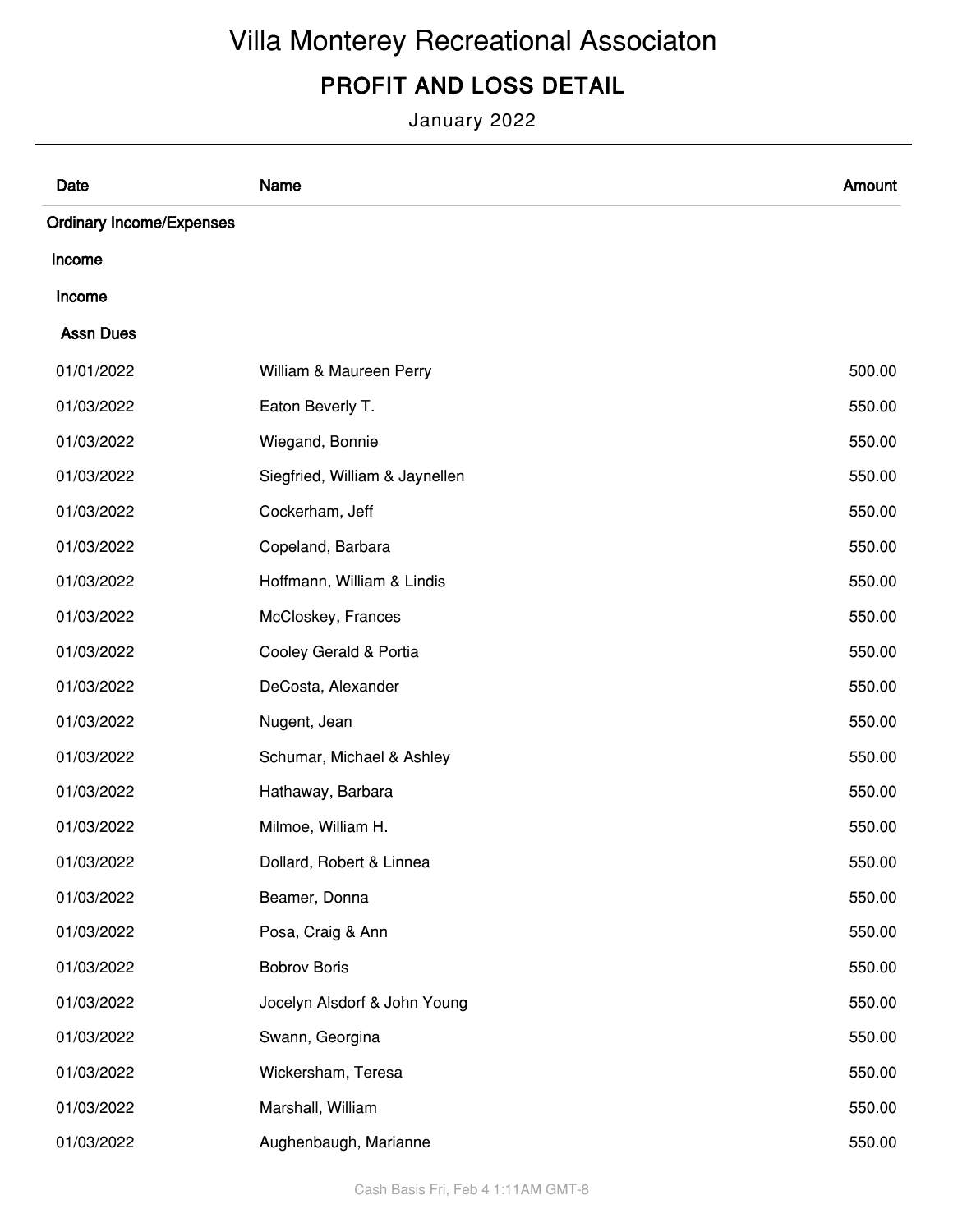| Date       | Name                          | Amount |
|------------|-------------------------------|--------|
| 01/03/2022 | Green, Rick                   | 550.00 |
| 01/03/2022 | Evans, Kathryn                | 550.00 |
| 01/03/2022 | Gerald Whalin & Nancy Bowen   | 550.00 |
| 01/03/2022 | McCance C/O Debbie Harrison   | 550.00 |
| 01/03/2022 | William & Maureen Perry       | 50.00  |
| 01/03/2022 | Daubenmier, Frances           | 550.00 |
| 01/03/2022 | Zarlengo, Al                  | 550.00 |
| 01/03/2022 | Kirkwood, Marilyne            | 550.00 |
| 01/03/2022 | Carter Jeff & Jenny           | 550.00 |
| 01/03/2022 | Gossett, Sharon               | 550.00 |
| 01/03/2022 | Bond, Ellen                   | 550.00 |
| 01/03/2022 | Cook David                    | 550.00 |
| 01/03/2022 | McPhillmy, John & Glennys     | 550.00 |
| 01/03/2022 | Timothy & Carla Jelinek Trust | 550.00 |
| 01/08/2022 | Ahrianya Cynthia R.           | 550.00 |
| 01/08/2022 | McCaslin, Sharyn              | 550.00 |
| 01/08/2022 | Kerwin, Rosemary              | 550.00 |
| 01/08/2022 | D'Elia Carmin & Filomena      | 550.00 |
| 01/08/2022 | Cahoon Bradley S.             | 550.00 |
| 01/08/2022 | Dobson, Ben                   | 550.00 |
| 01/08/2022 | Kapler, William               | 550.00 |
| 01/08/2022 | Lock, Carol                   | 550.00 |
| 01/08/2022 | Surface, Rose                 | 550.00 |
| 01/08/2022 | Amato Victor & Naomi          | 550.00 |
| 01/08/2022 | Bartholomew, Tara             | 50.00  |
| 01/08/2022 | Bartholomew, Tara             | 500.00 |
| 01/08/2022 | Jackson, Vik & Lucy           | 550.00 |
| 01/08/2022 | Cowardin Tracy                | 500.00 |
| 01/08/2022 | Wilson, John & Doris          | 550.00 |
| 01/08/2022 | Hollander, Alan               | 550.00 |
| 01/08/2022 | Grombacher, Jacquelynn        | 550.00 |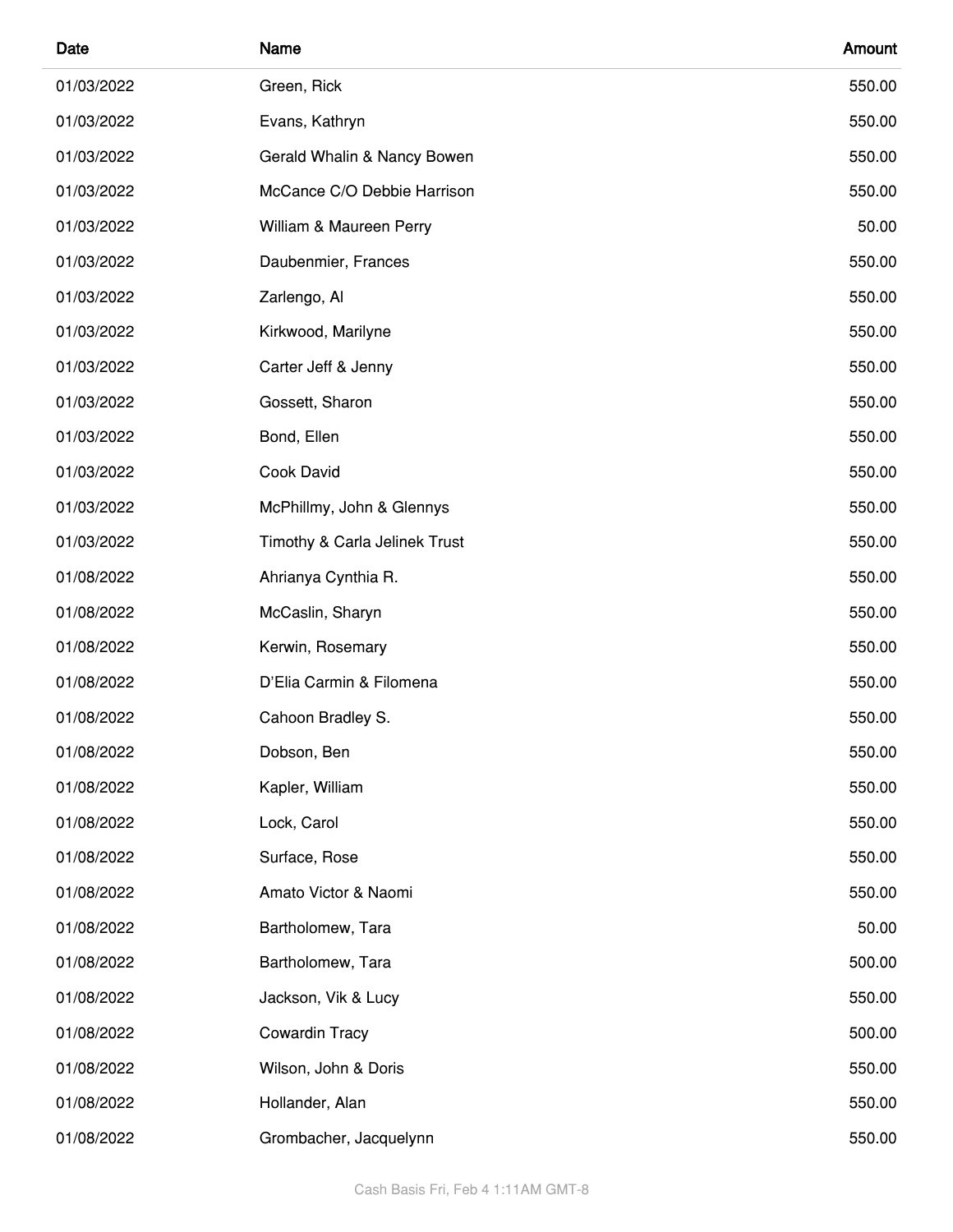| Date       | Name                               | Amount |
|------------|------------------------------------|--------|
| 01/08/2022 | Gray, Judith                       | 550.00 |
| 01/08/2022 | Lepage, Nicole                     | 550.00 |
| 01/08/2022 | Miller, David & Tondra             | 550.00 |
| 01/08/2022 | Paulson, Edwin & Lynda             | 550.00 |
| 01/14/2022 | Bright Dan & Julie                 | 550.00 |
| 01/14/2022 | Lopach, John & Lavonne             | 550.00 |
| 01/14/2022 | Hussey, Scott                      | 550.00 |
| 01/14/2022 | Claxton H. Margarete               | 550.00 |
| 01/14/2022 | Ellis, Philip                      | 550.00 |
| 01/14/2022 | Allen, Mary Ann                    | 550.00 |
| 01/14/2022 | Josie Ashley                       | 550.00 |
| 01/14/2022 | Hamborg, Peter                     | 550.00 |
| 01/14/2022 | Manning, Joseph & Nancy            | 550.00 |
| 01/14/2022 | Fann, Donald & Lois                | 550.00 |
| 01/14/2022 | Perovich, Robert & Patricia        | 550.00 |
| 01/14/2022 | Halsey, Marnie Kling               | 550.00 |
| 01/14/2022 | Ferris, Scott                      | 500.00 |
| 01/14/2022 | Georgia Bichekas & Colene Doucette | 550.00 |
| 01/14/2022 | Phelps, Pamela                     | 550.00 |
| 01/14/2022 | Kux, Erik & Maria                  | 550.00 |
| 01/14/2022 | Carli, Patricia                    | 550.00 |
| 01/17/2022 | Brown, Kathleen                    | 550.00 |
| 01/17/2022 | Zavala, Maureen                    | 550.00 |
| 01/17/2022 | Van Rensburg, Polly                | 550.00 |
| 01/19/2022 | Stegmann, Gandolfa                 | 550.00 |
| 01/21/2022 | Jordan, Lynne                      | 550.00 |
| 01/21/2022 | Jones, Alan & Roberta              | 550.00 |
| 01/21/2022 | Harries, Eugene                    | 550.00 |
| 01/21/2022 | Cooper, Gary                       | 550.00 |
| 01/21/2022 | Boley, Monica                      | 550.00 |
| 01/21/2022 | Martin, Steven & Starlene          | 550.00 |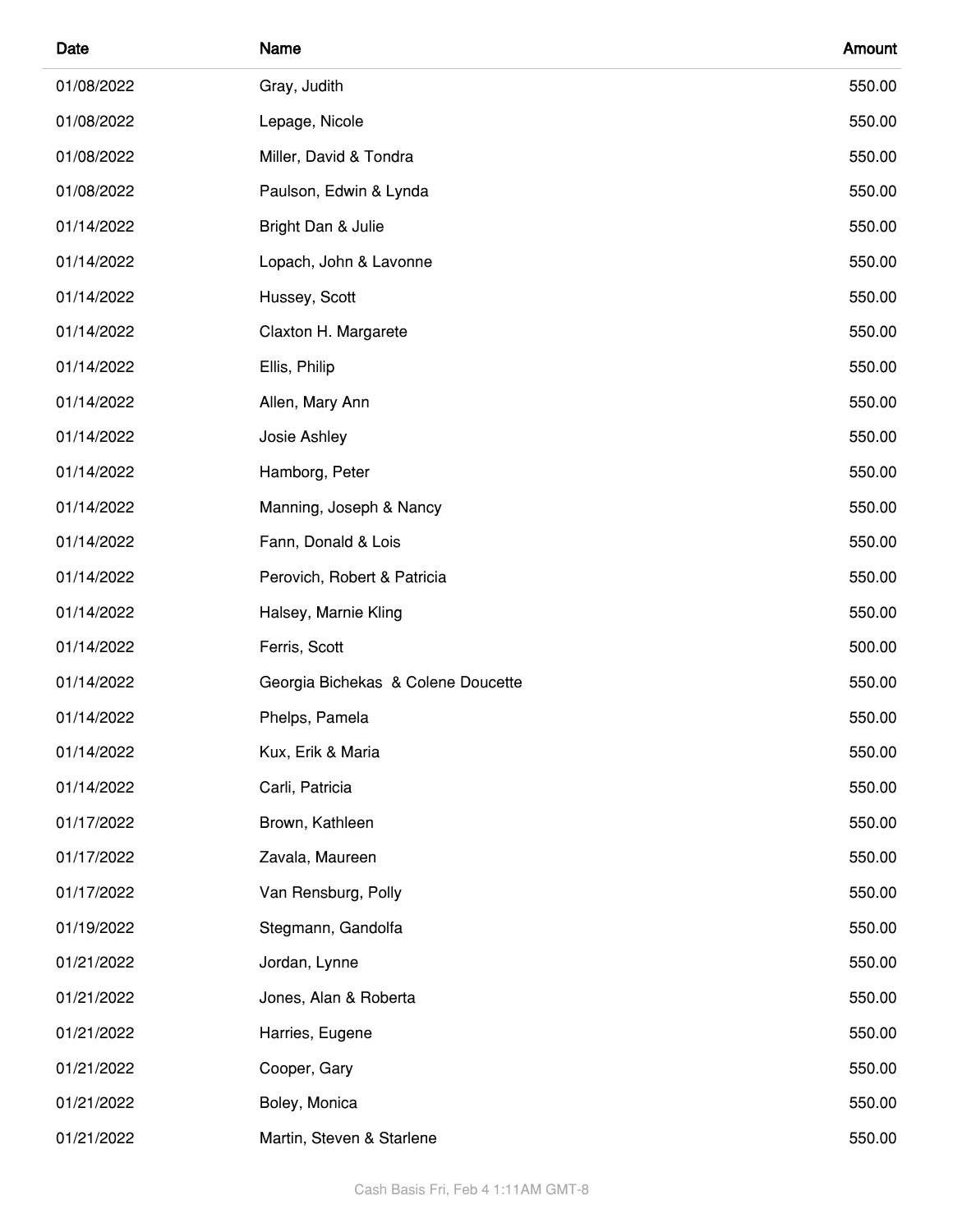| Date       | Name                              | Amount |
|------------|-----------------------------------|--------|
| 01/21/2022 | Arandas, Joseph                   | 550.00 |
| 01/21/2022 | Menefee, Sally                    | 550.00 |
| 01/21/2022 | Slogar, Diane                     | 550.00 |
| 01/21/2022 | Albue, Susan                      | 550.00 |
| 01/21/2022 | Freeman, Carolyn                  | 550.00 |
| 01/21/2022 | Schnick, Dennis & Vicki           | 550.00 |
| 01/21/2022 | Hysong, John & Phyillis           | 550.00 |
| 01/21/2022 | Friedhof, Ronald                  | 550.00 |
| 01/21/2022 | Ginalski, Jacob & Mary Beth       | 550.00 |
| 01/21/2022 | Joseph Friedman and Lisa Jordan   | 550.00 |
| 01/21/2022 | Siegfried, David                  | 550.00 |
| 01/26/2022 | Finnell, Monica                   | 550.00 |
| 01/26/2022 | Hunter, Kathleen                  | 550.00 |
| 01/26/2022 | Renard, Pamela                    | 550.00 |
| 01/26/2022 | <b>Culton Richard &amp; Betty</b> | 550.00 |
| 01/26/2022 | Nathanson, Karen                  | 550.00 |
| 01/26/2022 | Warren, Kirk & Deborah            | 550.00 |
| 01/26/2022 | Grajales, Katherine               | 550.00 |
| 01/26/2022 | Cochran, Donald                   | 550.00 |
| 01/26/2022 | Arendt, Sharon                    | 550.00 |
| 01/26/2022 | Haugen, Shawn                     | 550.00 |
| 01/29/2022 | Assif, Richard                    | 550.00 |
| 01/29/2022 | Koellner, Bill & Marty            | 550.00 |
| 01/29/2022 | Bradley Mary Z.                   | 550.00 |
| 01/29/2022 | Song, John                        | 550.00 |
| 01/29/2022 | Capps J. & Linda                  | 550.00 |
| 01/29/2022 | Stewart, Alexis                   | 550.00 |
| 01/29/2022 | White, Patricia                   | 550.00 |
| 01/29/2022 | Probst, Paul                      | 550.00 |
| 01/29/2022 | Wilkins, Patricia                 | 550.00 |
| 01/31/2022 | Fennell, Paul                     | 550.00 |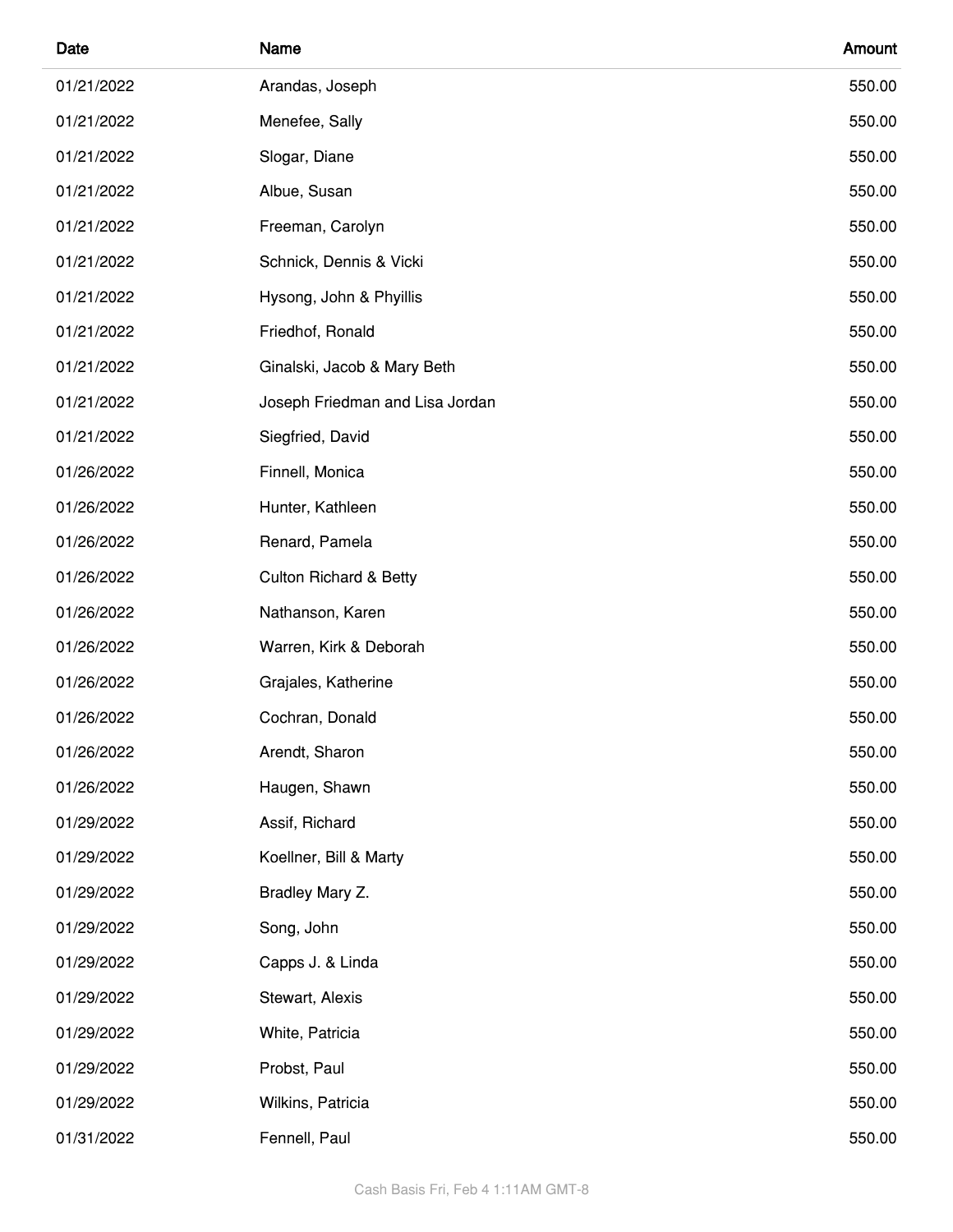| Date                            | Name                                   | Amount      |
|---------------------------------|----------------------------------------|-------------|
| <b>Total for Assn Dues</b>      |                                        | \$62,600.00 |
| <b>Total for Income</b>         |                                        | \$62,600.00 |
| <b>Total for Income</b>         |                                        | \$62,600.00 |
| <b>Expenses</b>                 |                                        |             |
| Administration                  |                                        |             |
| Accountant                      |                                        |             |
| 01/03/2022                      | Norton Bookkeeping Services            | 225.00      |
| <b>Total for Accountant</b>     |                                        | \$225.00    |
| <b>Bank Charges</b>             |                                        |             |
| 01/10/2022                      | <b>Bank of America</b>                 | $-0.50$     |
| <b>Total for Bank Charges</b>   |                                        | $$ -0.50$   |
| Postage                         |                                        |             |
| 01/14/2022                      | Rose Surface                           | 61.90       |
| <b>Total for Postage</b>        |                                        | \$61.90     |
| <b>Supplies</b>                 |                                        |             |
| 01/27/2022                      | <b>Philip Ellis</b>                    | 241.91      |
| <b>Total for Supplies</b>       |                                        | \$241.91    |
| <b>Total for Administration</b> |                                        | \$528.31    |
| Com Area, Bld, Lndscp           |                                        |             |
| Service                         |                                        |             |
| 01/11/2022                      | M.H. Landscaping                       | 380.00      |
| 01/28/2022                      | Grounds Control, LLC                   | 1,074.00    |
| <b>Total for Service</b>        |                                        | \$1,454.00  |
| Total for Com Area, Bld, Lndscp |                                        | \$1,454.00  |
| Maintenance                     |                                        |             |
| Janitorial                      |                                        |             |
| 01/01/2022                      | Maria M Hovey                          | 250.00      |
| <b>Total for Janitorial</b>     |                                        | \$250.00    |
| <b>Pest Control</b>             |                                        |             |
| 01/25/2022                      | Exterminating Experts of Arizona, Inc. | 45.00       |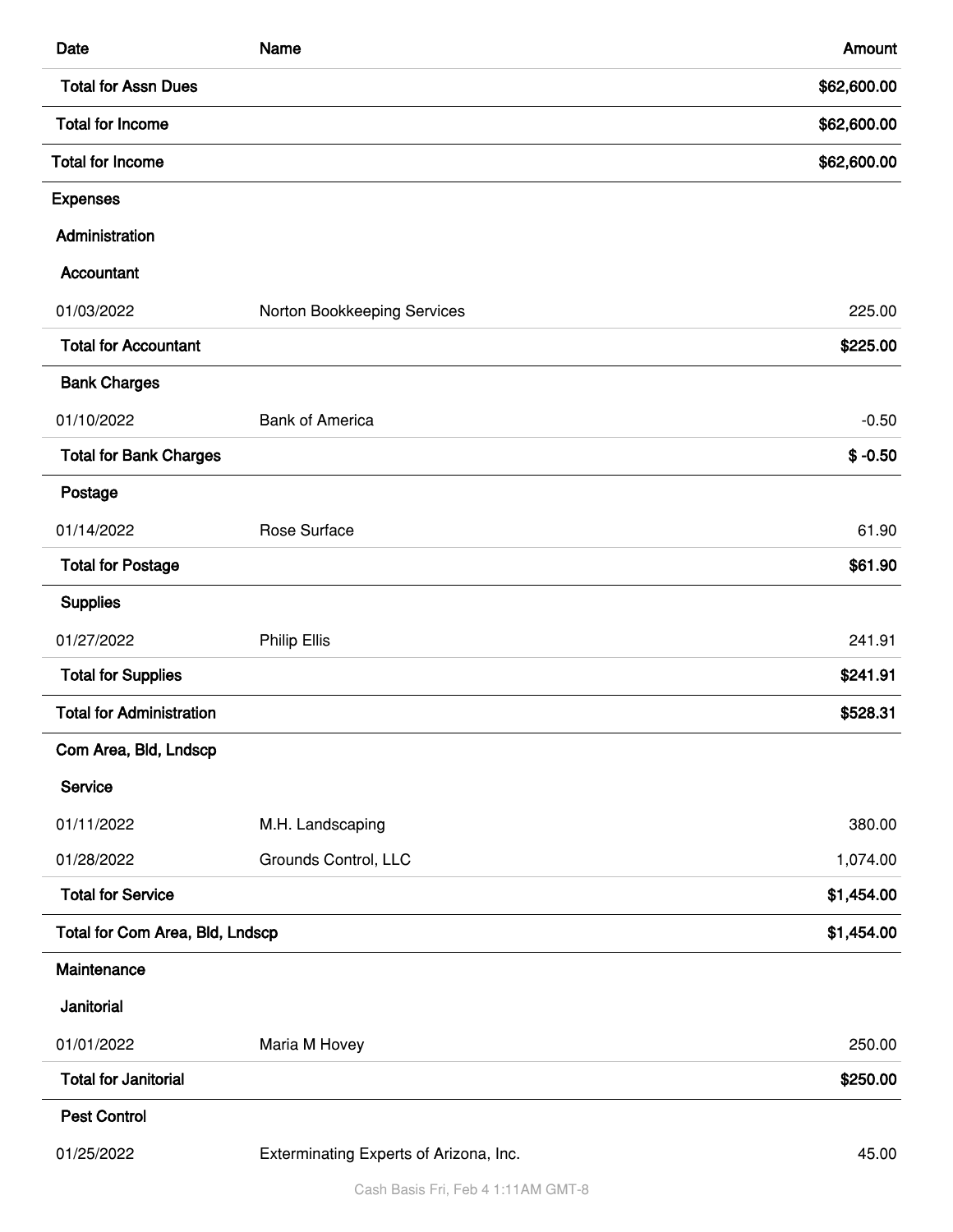| Date                                         | Name                                             | Amount     |
|----------------------------------------------|--------------------------------------------------|------------|
| <b>Total for Pest Control</b>                |                                                  | \$45.00    |
| <b>Total for Maintenance</b>                 |                                                  | \$295.00   |
| Pool & Spa                                   |                                                  |            |
| <b>Permits</b>                               |                                                  |            |
| 01/14/2022                                   | Maricopa County Environmental Services           | 225.00     |
| 01/14/2022                                   | Maricopa County Environmental Services           | 270.00     |
| <b>Total for Permits</b>                     |                                                  | \$495.00   |
| <b>Repairs &amp; Replacements</b>            |                                                  |            |
| 01/28/2022                                   | Harris Plumbing, LLC                             | 675.00     |
| <b>Total for Repairs &amp; Replacements</b>  |                                                  | \$675.00   |
| Service                                      |                                                  |            |
| 01/26/2022                                   | Aqua Pool Service & Repair                       | 763.50     |
| <b>Total for Service</b>                     |                                                  | \$763.50   |
| Total for Pool & Spa                         |                                                  | \$1,933.50 |
| <b>Shared Entrance Expense</b>               |                                                  |            |
| Landscape & Fountain                         |                                                  |            |
| 01/11/2022                                   | M.H. Landscaping                                 | 495.00     |
| 01/28/2022                                   | Grounds Control, LLC                             | 1,122.00   |
| <b>Total for Landscape &amp; Fountain</b>    |                                                  | \$1,617.00 |
| Service                                      |                                                  |            |
| 01/26/2022                                   | Aqua Pool Service & Repair                       | 150.11     |
| <b>Total for Service</b>                     |                                                  | \$150.11   |
|                                              | Total for Landscape & Fountain with sub-accounts | \$1,767.11 |
| <b>Utilities</b>                             |                                                  |            |
| 01/18/2022                                   | APS - 3845521000                                 | 116.16     |
| <b>Total for Utilities</b>                   |                                                  | \$116.16   |
| Water                                        |                                                  |            |
| 01/25/2022                                   | City of Scottsdale-100243                        | 301.36     |
| <b>Total for Water</b>                       |                                                  | \$301.36   |
| <b>Total for Utilities with sub-accounts</b> |                                                  | \$417.52   |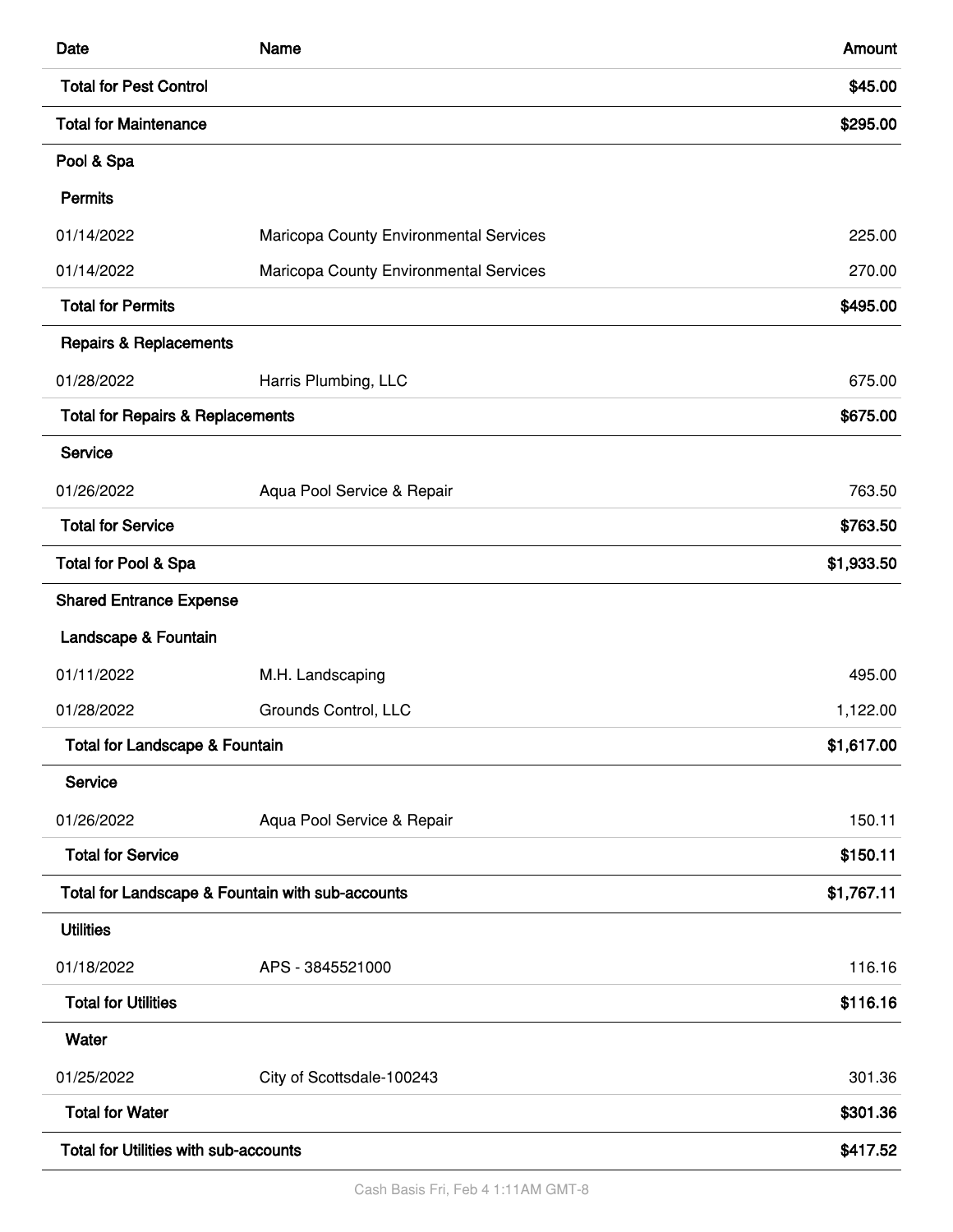| Date                                     | <b>Name</b>                       | Amount      |
|------------------------------------------|-----------------------------------|-------------|
| <b>Total for Shared Entrance Expense</b> |                                   | \$2,184.63  |
| <b>Utilities</b>                         |                                   |             |
| Electric                                 |                                   |             |
| 01/18/2022                               | APS - 5834151000                  | 417.20      |
| 01/18/2022                               | APS - 5708801000                  | 40.52       |
| 01/18/2022                               | APS - 7660290000                  | 39.40       |
| <b>Total for Electric</b>                |                                   | \$497.12    |
| Gas (Pool & Spa)                         |                                   |             |
| 01/05/2022                               | Southwest Gas                     | 1,444.52    |
| Total for Gas (Pool & Spa)               |                                   | \$1,444.52  |
| Telephone/Internet                       |                                   |             |
| 01/04/2022                               | <b>Century Link</b>               | 115.83      |
| <b>Total for Telephone/Internet</b>      |                                   | \$115.83    |
| Water/Ramada/Pool                        |                                   |             |
| 01/25/2022                               | City of Scottsdale-18001          | 484.30      |
| <b>Total for Water/Ramada/Pool</b>       |                                   | \$484.30    |
| Water/Triangle                           |                                   |             |
| 01/25/2022                               | City of Scottsdale-17601          | 46.93       |
| <b>Total for Water/Triangle</b>          |                                   | \$46.93     |
| <b>Total for Utilities</b>               |                                   | \$2,588.70  |
| <b>Total for Expenses</b>                |                                   | \$8,984.14  |
| Net Ordinary Income                      |                                   | \$53,615.86 |
| Other Income/Expense                     |                                   |             |
| Other Income                             |                                   |             |
| Interest                                 |                                   |             |
| 01/31/2022                               |                                   | 0.46        |
| <b>Total for Interest</b>                |                                   | \$0.46      |
| <b>Shared Expense Reimbursements</b>     |                                   |             |
| 01/05/2022                               | <b>Resort Park Association #4</b> | 334.79      |
| 01/31/2022                               | Casita Colony / Unit #3           | 286.91      |

Cash Basis Fri, Feb 4 1:11AM GMT-8